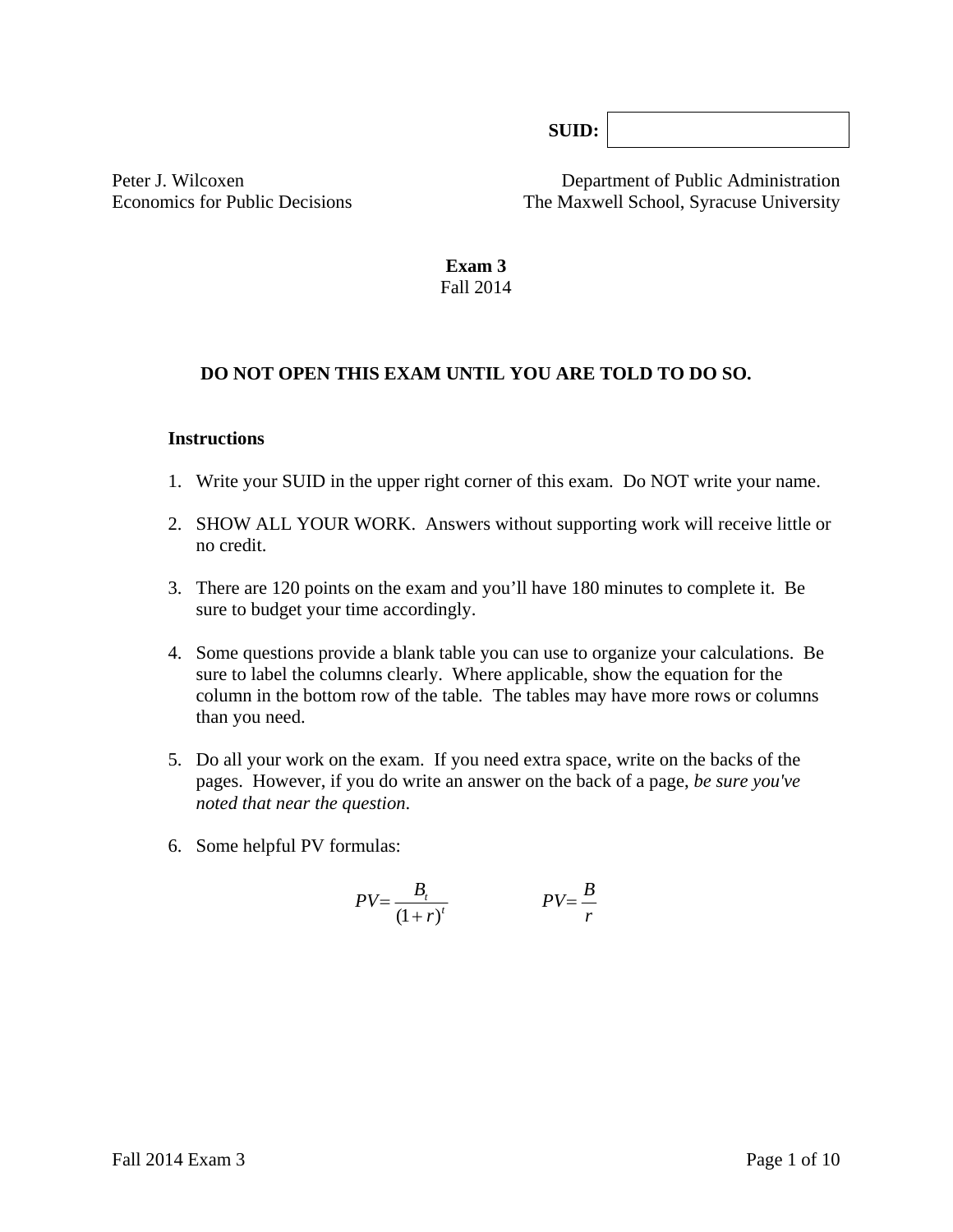# **Question 1 (15 points)**

A city on a major river experiences periodic floods and is considering two options to address the problem. Policy L would build levees along the river. Constructing the levees would take 5 years and cost \$20 million in each year (years 1-5). When complete, the levees would provide protection worth \$10 million per year forever (years 6+). Policy P would buy up land along the river, remove the buildings on it, and create a park that could absorb flood waters without damage. Creating the park would take 15 years and cost \$10 million in each year (years 1-15). However, once complete it would provide better protection than the levees and produce \$20 million of benefits per year forever (16+). You may assume that neither policy produces any benefits before it is complete.

Please calculate the net present value of each plan and indicate which one is best. The city uses an interest of 5% in present value calculations.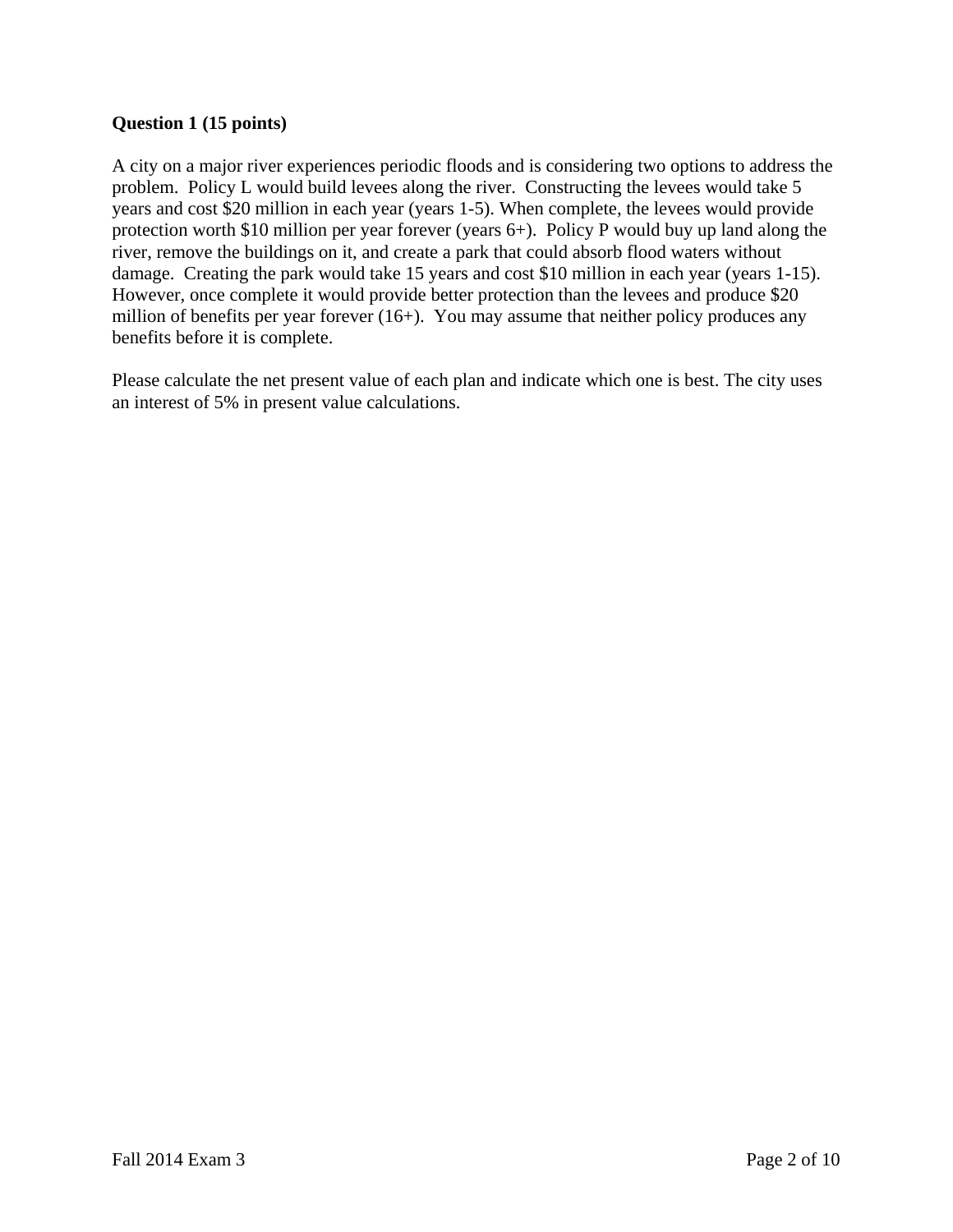### **Question 2 (15 points)**

A community is evaluating a new approach for managing patients on Medicaid (health insurance for people with low incomes). Its current approach (policy C) costs \$20 million and produces \$100 million of gross benefits. The alternative approach (policy A) integrates health care with other social services to help patients manage chronic health problems better. It is more expensive to operate and costs \$40 million. It is also uncertain how the client population will respond. There is a 40% chance that the integrated system will work well and produce \$200 million in gross benefits. However, if the population dislikes the integrated approach it would be less effective than the conventional method and would only produce \$60 million in benefits. Once the community commits to either policy, it can't change its mind. However, it has the option to pay \$25 million to run a test of policy A *before* making a final decision. You may assume that the trial can be conducted immediately, has no other costs or benefits, and will determine for certain whether or not policy A would succeed.

Please determine what the government should do. You may assume the government is riskneutral and wants to choose the policy with the highest expected value. Also, please note that this problem only involves one time period and no present value calculations are involved (alternatively, you can consider all the numbers to be present values already).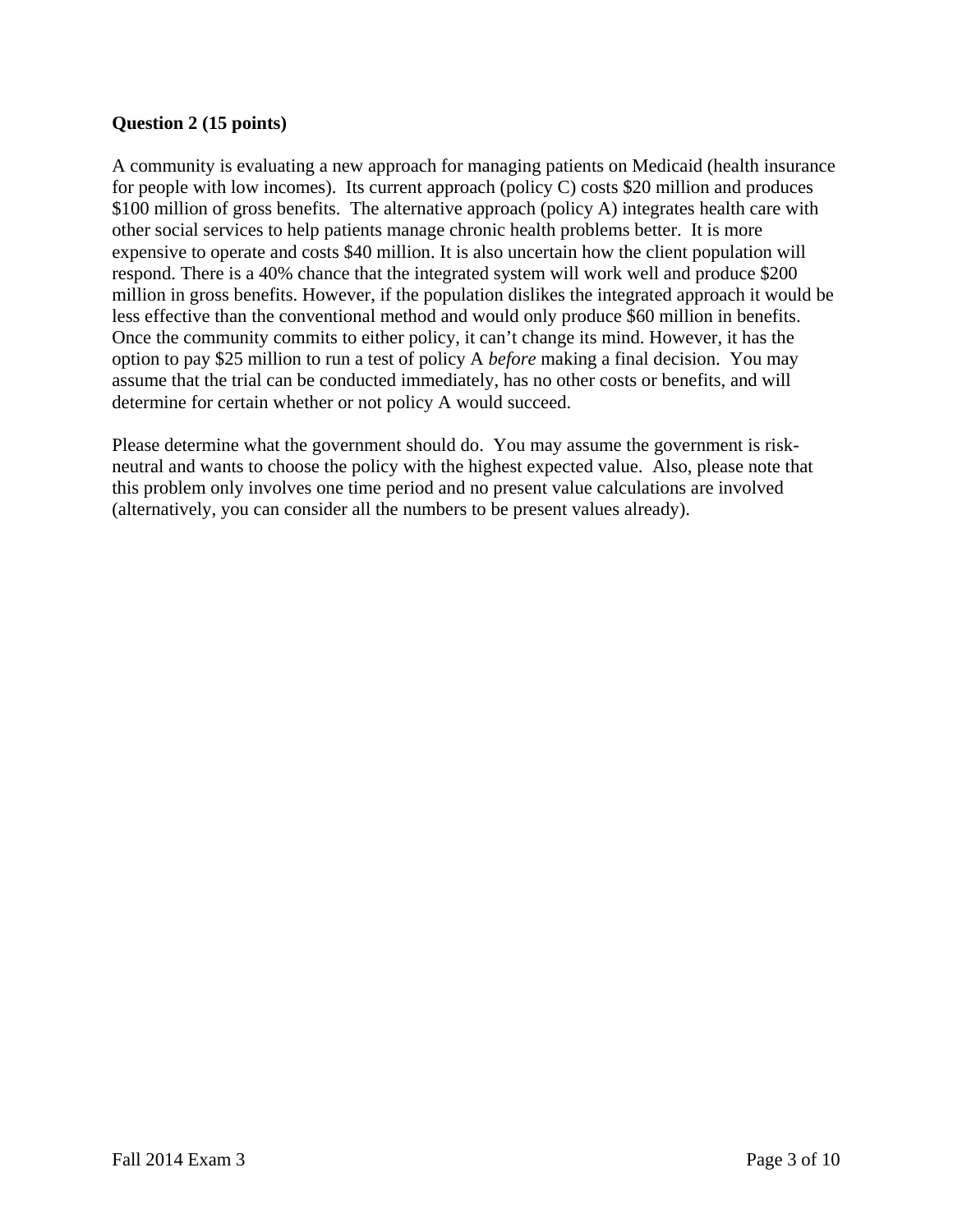## **Question 3 (15 points)**

A city is considering a substantial renovation to its water supply system and is evaluating two options: a conventional upgrade (policy C) that would cost \$50 million, and a high-efficiency upgrade (policy H) that would cost \$90 million but would perform better in years with low rainfall. Policy C provides \$5 million in benefits per year no matter how much rain the city receives. Policy H provides \$5 million in benefits per year if rainfall is normal (same as C) but provides \$15 million per year if rainfall is low. The city currently has normal rainfall every year but there is a 30% chance that climate change will cause the city to have low rainfall forever starting in year 11. The city will find out in year 10 whether or not its rainfall is going to drop.

The city could build either system in year 0 and begin receiving benefits in year 1. However, it could also wait until it finds out about climate change in year 10 and then build either system in year 10. If it waits, it will begin receiving benefits in year 11. Please determine the city's best plan of action. The city uses a 5% interest rate in present value calculations and wants to pick the option with the highest expected net present value.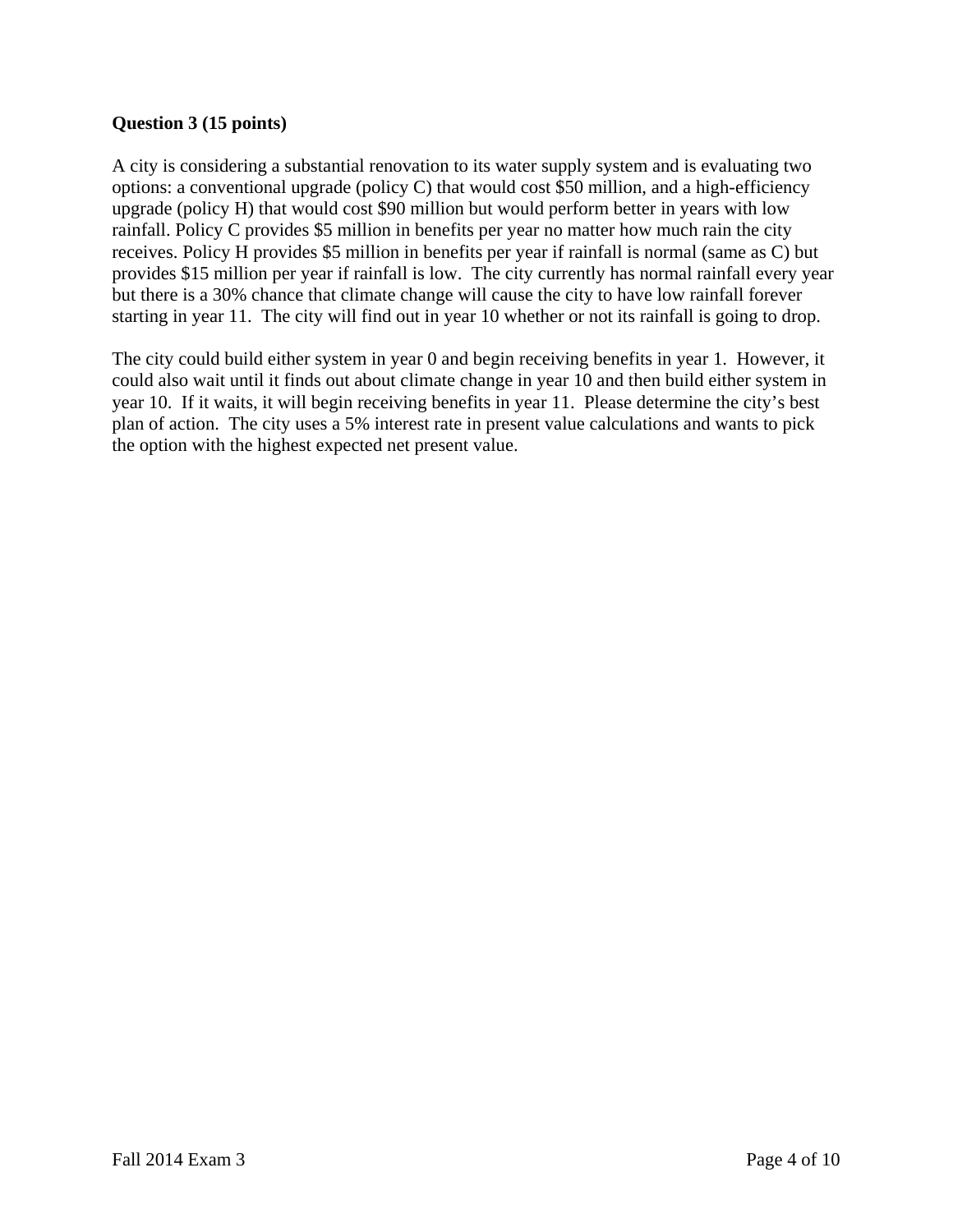# **Question 4 (15 points)**

A large organization is considering whether to upgrade its system of computer servers and software. The existing system has been built up over many years, is expensive to maintain, and lacks some capabilities that the organization would like. The organization is considering an upgrade plan that would cost \$20 million. If the upgrade succeeds, it will produce \$40 million of benefits. However, due to the complexities of the organization's current system there is a 20% chance the upgrade will fail and produce no benefits at all.

A consulting firm has offered to carry out a study that would determine whether or not the upgrade would succeed before the firm undertakes it. Please determine the organization's maximum willingness to pay for the study. You may assume that the consulting firm is infallible and that everything occurs in a single year (no need for present value).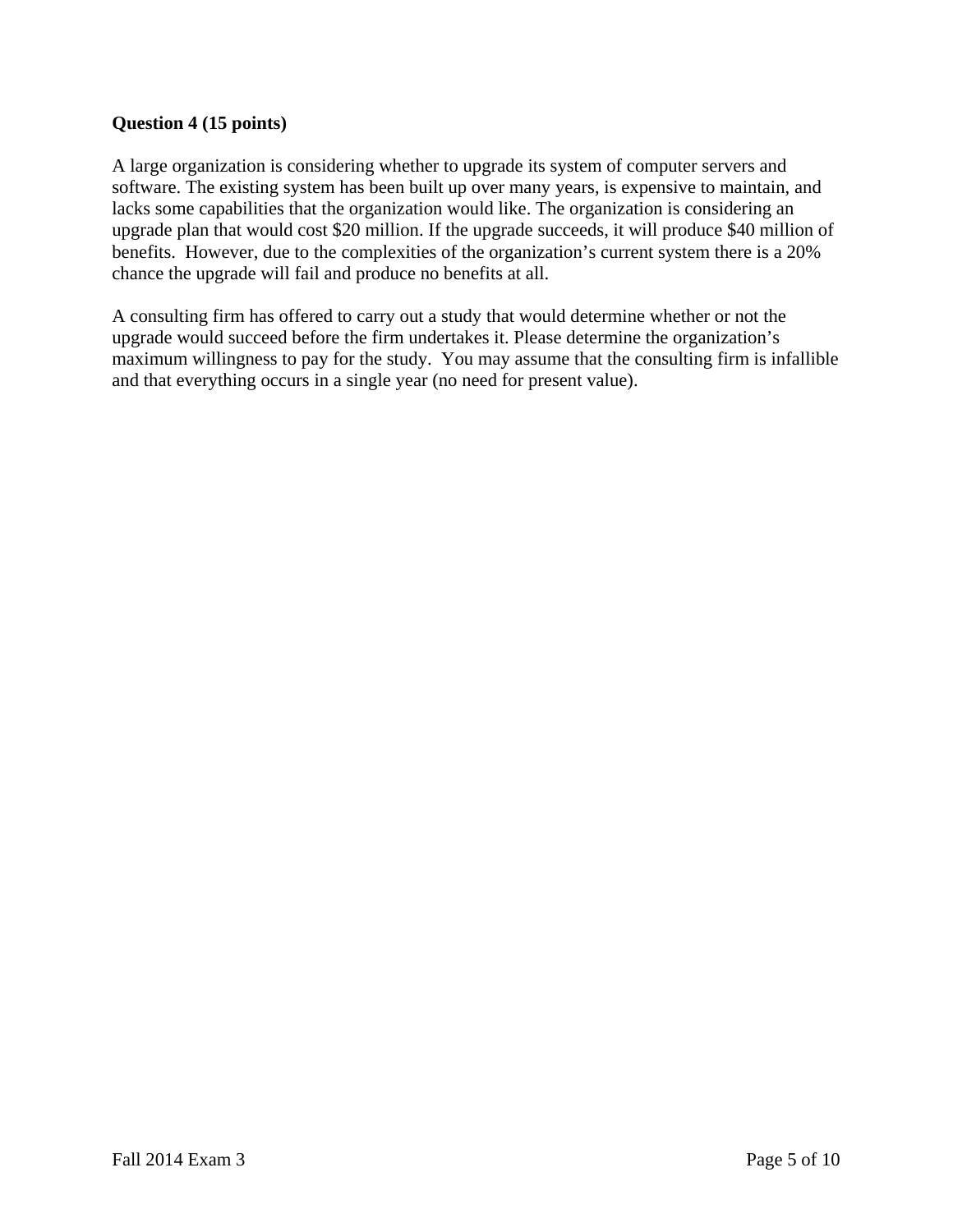# **Question 5 (15 points)**

A non-profit organization provides advice to low-income individuals about health insurance plans available under the Affordable Care Act. It has total costs given by  $TC = 2000 + 1*Q^2$ where Q is the number of clients it serves and  $Q^2$  indicates Q squared. The demand for its services is given by the equation  $P = 200 - Q$ , and there are no other organizations nearby providing a similar service. The organization wishes to serve as many people as possible without running a deficit.

What price should the organization charge and how many people will it be able to serve? How much profit will it earn? As a hint, the value of Q is between 80 and 90, inclusive.

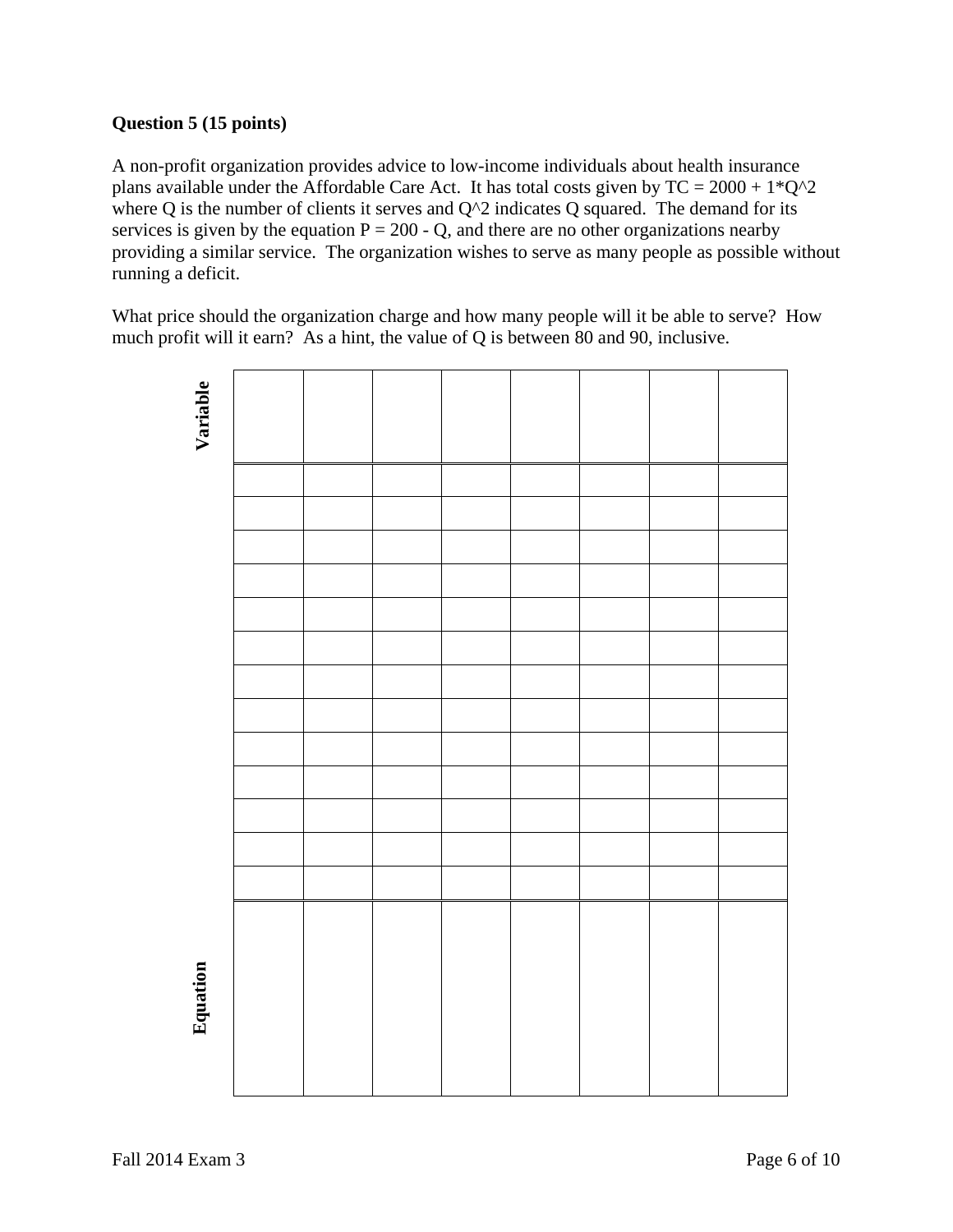# **Question 6 (15 points)**

Suppose a US firm believes it may be able to develop a new vaccine for a dangerous tropical disease. If it succeeds, it believes that annual private-sector demand for the vaccine in the US would be given by the equation  $P = 2600 - 50^{\circ}Q$ , and it would be able to produce the vaccine for a total cost given by TC = 200\*Q. Assuming the firm is able to develop the vaccine and sells only in the US, what price would it charge and what quantity would it produce in each year during the time it is a monopolist? What profits will it earn each year? As a hint, the quantity will be between 20 and 30.

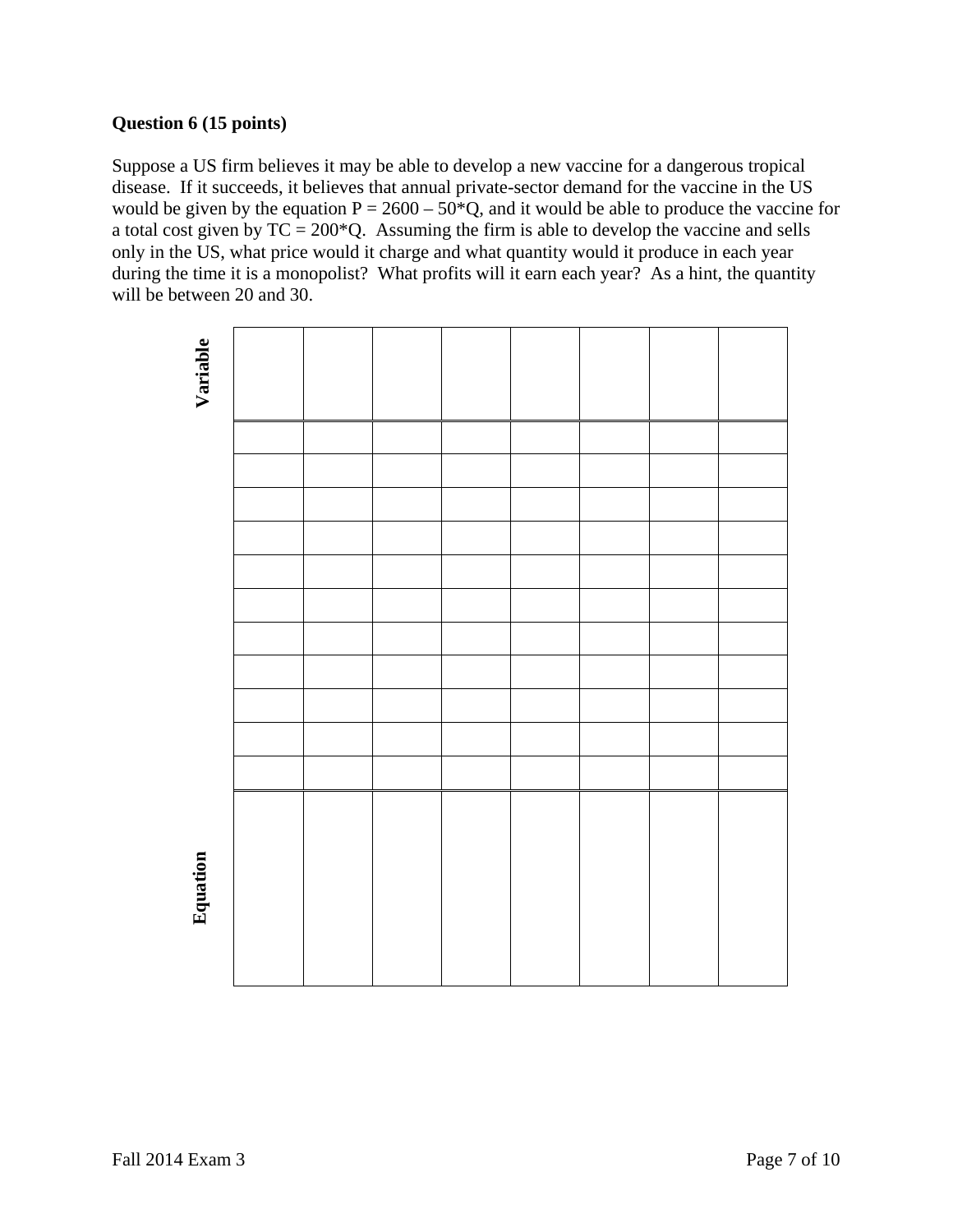# **Question 7 (15 points)**

Now suppose that a research project to develop the vaccine in Question 6 would cost \$400,000, which would be paid in year 0. However, there is only a 40% chance the project would succeed. You may assume the research project could be carried out in year 0 and, if it succeeds, the profits found in Question 6 would begin to arrive in year 1. The firm would be a monopolist for 20 years (years 1-20) after which other firms would enter the market, the price would fall to \$200, and the firm's profits would drop to 0.

Please calculate the expected net present value of the research project assuming that the firm uses an interest rate of 5% in present value calculations. Should the firm undertake it?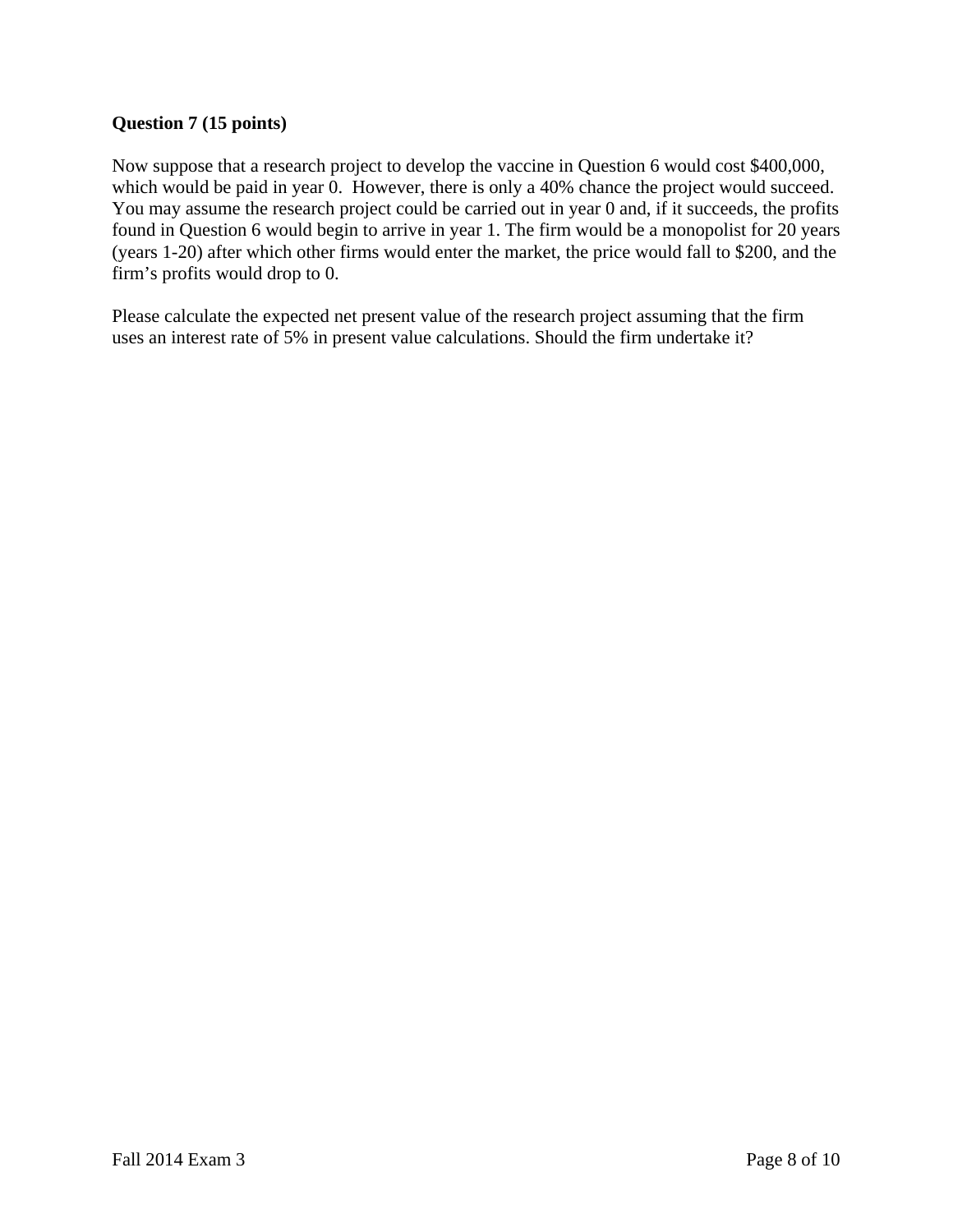# **Question 8 (15 points)**

Now let's consider the research project from a global perspective. Suppose that there is a second market for the vaccine outside the US. Call this the "rest of the world" market and suppose it has a demand curve given by  $P = 300 - 0.01*Qr$ , where Qr is sales in the rest of the world. During the patent period, the firm only sells in the US and Qr=0. After the patent expires and the price drops to \$200, sales to the rest of the world occur.

If the firm undertook the research and succeeded in developing the vaccine, how large would Qr be after the patent expires? Using a 5% interest rate, what is the present value of the consumer surplus in each market (US and rest of the world)? Now step back one step further and calculate the expected PV of the total consumer surplus (both markets together) given that the research project might not succeed.